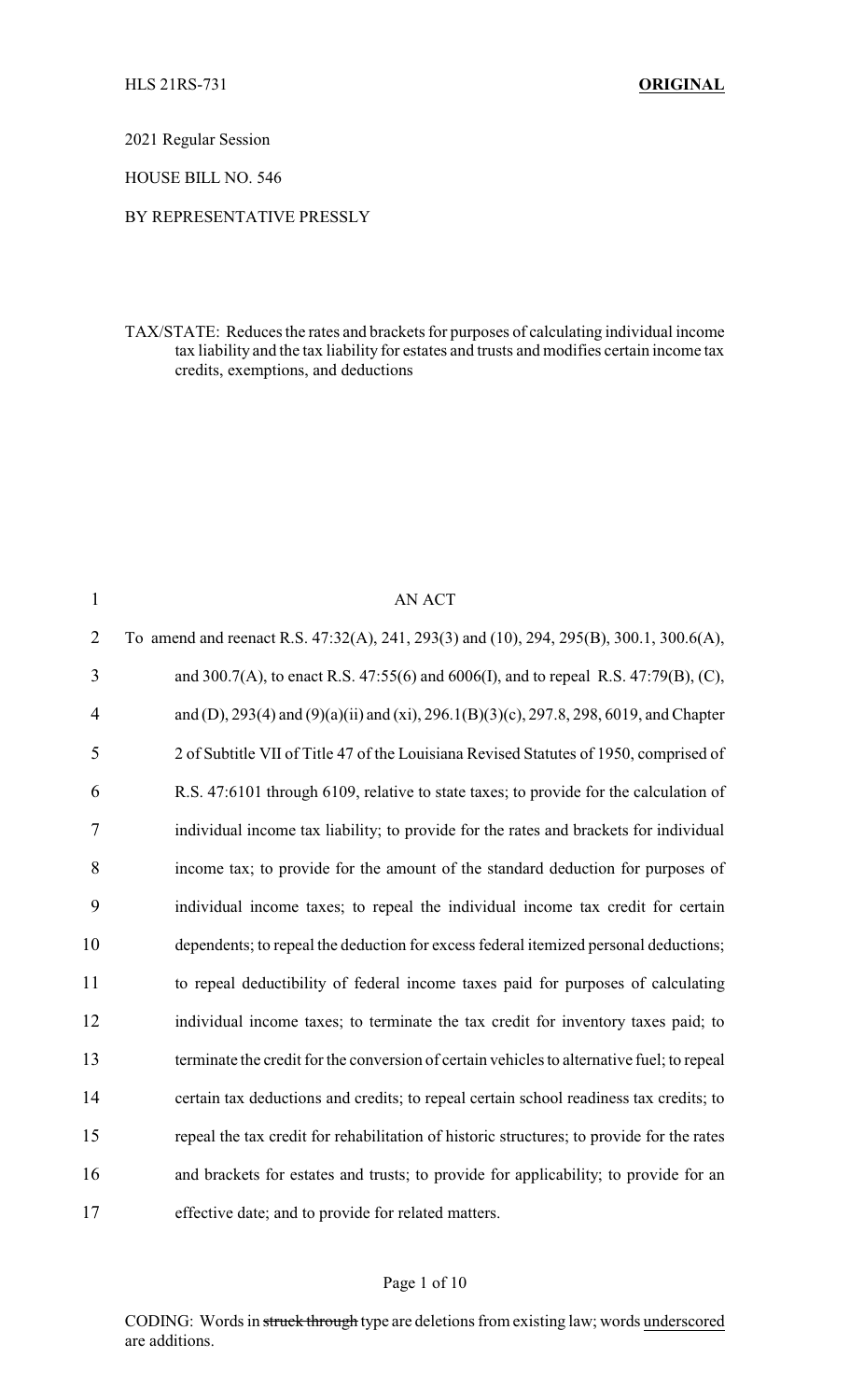| $\mathbf{1}$   | Be it enacted by the Legislature of Louisiana:                                        |  |  |
|----------------|---------------------------------------------------------------------------------------|--|--|
| $\overline{2}$ | Section 1. R.S. 47:32(A), 241, 293(3) and (10), 294, 295(B), 300.1, 300.6(A), and     |  |  |
| 3              | 300.7(A) are hereby amended and reenacted and R.S. 47:55(6) and 6006(I) are hereby    |  |  |
| 4              | enacted to read as follows:                                                           |  |  |
| 5              | §32. Rates of tax                                                                     |  |  |
| 6              | A. On individuals. The tax to be assessed, levied, collected and paid upon            |  |  |
| 7              | the taxable income of an individual shall be computed at the following rates:         |  |  |
| 8              | (1) Two percent on that portion of No tax shall be levied on the first twelve         |  |  |
| 9              | thousand five hundred dollars of net income which is in excess of the credits against |  |  |
| 10             | net income provided for in R.S. 47:79,.                                               |  |  |
| 11             | (2) Four percent on the next thirty-seven thousand five hundred dollars of            |  |  |
| 12             | net income;                                                                           |  |  |
| 13             | (3) Six percent on any amount of net income in excess of fifty thousand               |  |  |
| 14             | dollars of net income. Four percent on net income in excess of twelve thousand five   |  |  |
| 15             | hundred dollars.                                                                      |  |  |
| 16             | *<br>*<br>∗                                                                           |  |  |
| 17             | §55. Deductions from gross income; taxes generally                                    |  |  |
| 18             | In computing net income, there shall be allowed as deductions all taxes paid          |  |  |
| 19             | or accrued within the taxable year except:                                            |  |  |
| 20             | $\ast$<br>*<br>*                                                                      |  |  |
| 21             | (6) Federal income taxes paid on individual income.                                   |  |  |
| 22             | ∗<br>∗<br>∗                                                                           |  |  |
| 23             | §241. Net income subject to tax                                                       |  |  |
| 24             | The net income of a nonresident individual or a corporation subject to the tax        |  |  |
| 25             | imposed by this Chapter shall be the sum of the net allocable income earned within    |  |  |
| 26             | or derived from sources within this state, as defined in R.S. 47:243, and the net     |  |  |
| 27             | apportionable income derived from sources in this state, as defined in R.S. 47:244,   |  |  |
| 28             | less the amount of federal income taxes attributable to the net allocable income and  |  |  |
| 29             | net apportionable income derived from sources in this state. The amount of federal    |  |  |

# Page 2 of 10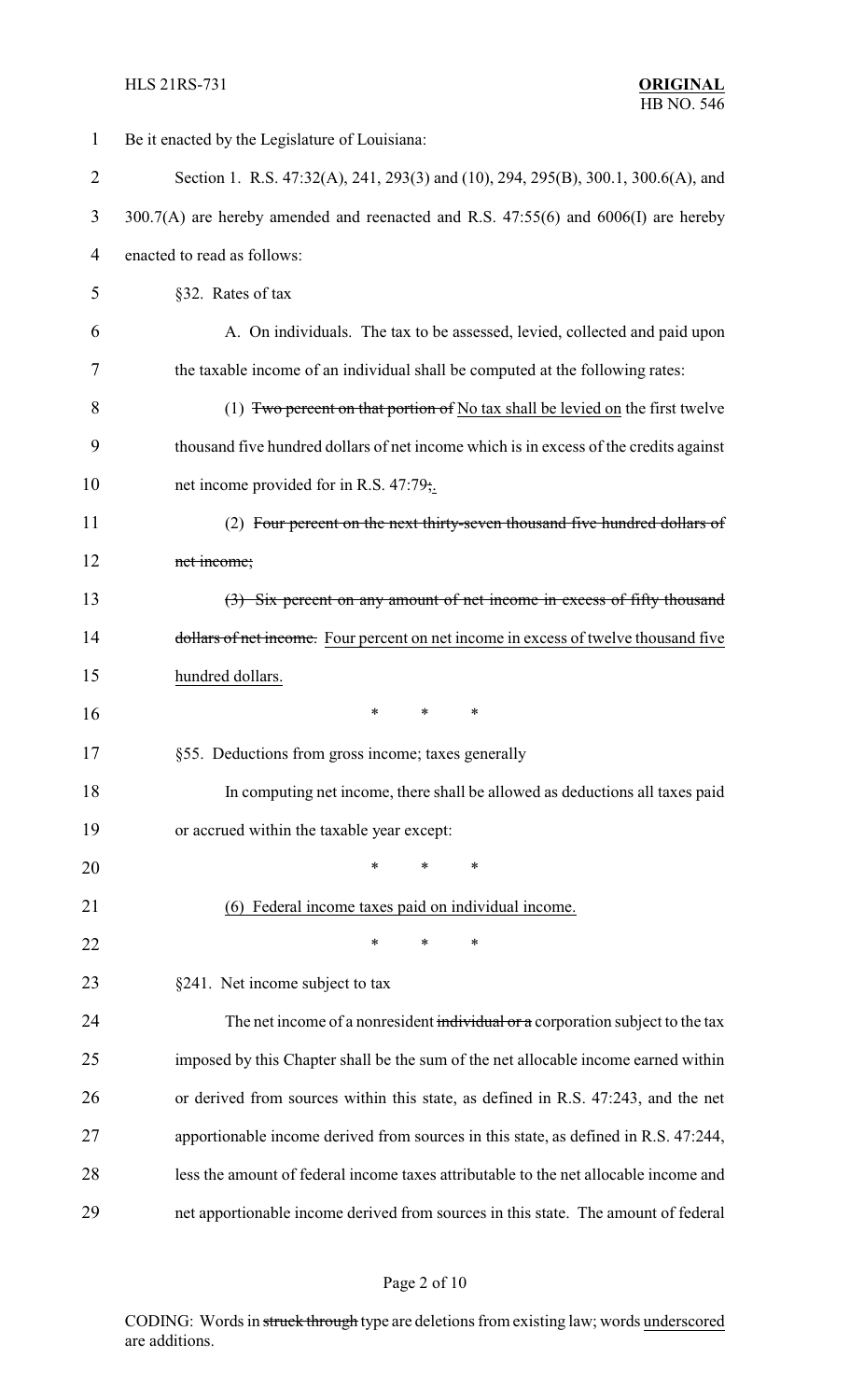| $\mathbf{1}$   | income taxes to be so deducted shall be that portion of the total federal income tax  |  |
|----------------|---------------------------------------------------------------------------------------|--|
| $\overline{2}$ | which is levied with respect to the particular income derived from sources in this    |  |
| 3              | state to be computed in accordance with rules and regulations of the collector of     |  |
| $\overline{4}$ | revenue. Proper adjustment shall be made for the actual tax rates applying to         |  |
| 5              | different classes of income and for all differences in the computation of net income  |  |
| 6              | for purposes of federal income taxation as compared to the computation of net         |  |
| 7              | income under this Chapter. Where the allocation of the tax is to be based on a ratio  |  |
| 8              | of the amount of net income of a particular class, both the numerator and the         |  |
| 9              | denominator of the fraction used in determining the ratio shall be computed on the    |  |
| 10             | basis that such net income is determined for federal income tax purposes.             |  |
| 11             | *<br>*<br>*                                                                           |  |
| 12             | §293. Definitions                                                                     |  |
| 13             | The following definitions shall apply throughout this Part, unless the context        |  |
| 14             | requires otherwise:                                                                   |  |
| 15             | *<br>*<br>∗                                                                           |  |
| 16             | (3) "Excess federal itemized personal deductions" for the purposes of this            |  |
| 17             | Part, means the following percentages of the amount by which the federal itemized     |  |
| 18             | personal deductions exceed the amount of federal standard deductions which is         |  |
| 19             | designated for the filing status used for the taxable period on the individual income |  |
| 20             | tax return required to be filed:                                                      |  |
| 21             | (a) For tax years beginning during calendar year 2007, fifty-seven and one            |  |
| 22             | half percent of such excess federal itemized personal deductions.                     |  |
| 23             | (b) For tax years beginning during calendar year 2008, sixty-five percent of          |  |
| 24             | such excess federal itemized personal deductions.                                     |  |
| 25             | (c) For all tax years beginning on and or after January 1, 2009, but before           |  |
| 26             | January 1, 2023, one hundred percent of such excess federal itemized personal         |  |
| 27             | deductions.                                                                           |  |
| 28             | (d) For tax years beginning on or after January 1, 2023, no excess federal            |  |
| 29             | itemized personal deductions pursuant to this Paragraph shall be allowed.             |  |
| 30             | ∗<br>∗<br>∗                                                                           |  |

# Page 3 of 10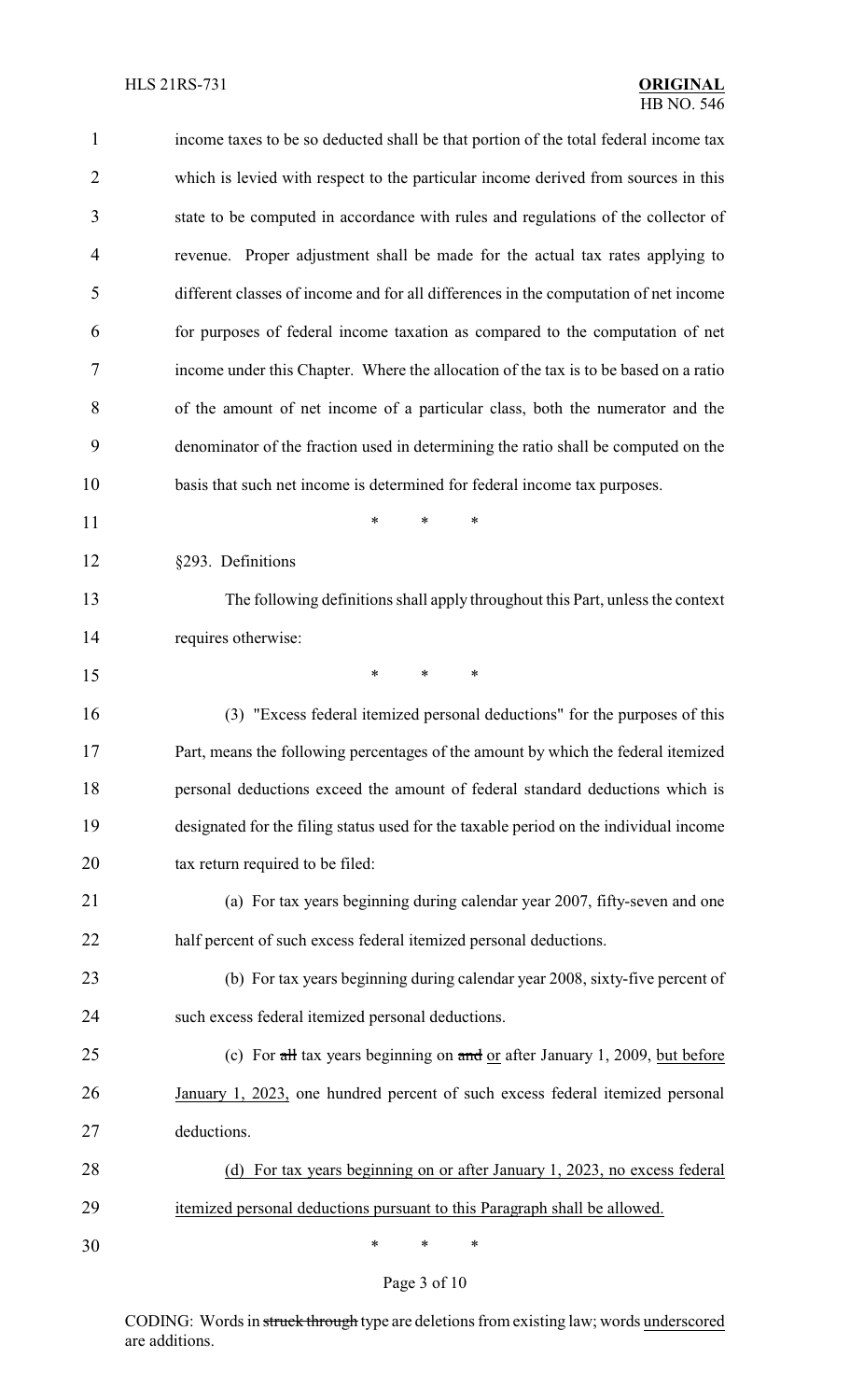| 1              | (10) "Tax table income", for nonresident individuals, means the amount of              |
|----------------|----------------------------------------------------------------------------------------|
| $\overline{2}$ | Louisiana income, as provided in this Part, allocated and apportioned under the        |
| 3              | provisions of R.S. 47:241 through 247, plus the total amount of the personal           |
| $\overline{4}$ | exemptions and deductions already included in the tax tables promulgated by the        |
| 5              | secretary under authority of R.S. 47:295, less the proportionate amount of the federal |
| 6              | income tax liability, excess federal itemized personal deductions, the temporary       |
| 7              | teacher deduction, the recreation volunteer and volunteer firefighter deduction, the   |
| 8              | construction code retrofitting deduction, any gratuitous grant, loan, or other benefit |
| 9              | directly or indirectly provided to a taxpayer by a hurricane recovery entity if such   |
| 10             | benefit was included in federal adjusted gross income, the exclusion provided for in   |
| 11             | R.S. 47:297.3 for S Bank shareholders, the deduction for expenses disallowed by 26     |
| 12             | U.S.C. 280C, salaries, wages or other compensation received for disaster or            |
| 13             | emergency-related work rendered during a declared state disaster or emergency, the     |
| 14             | deduction for net capital gains, the pass-through entity exclusion provided in R.S.    |
| 15             | 47:297.14, and personal exemptions and deductions provided for in R.S. 47:294. The     |
| 16             | proportionate amount is to be determined by the ratio of Louisiana income to federal   |
| 17             | adjusted gross income. When federal adjusted gross income is less than Louisiana       |
| 18             | income, the ratio shall be one hundred percent.                                        |
| 19             | $\ast$<br>∗<br>∗                                                                       |
| 20             | §294. Personal exemptions and credit for dependents                                    |
| 21             | All personal exemptions and deductions for dependents allowed in                       |
| 22             | determining federal income tax liability, including the extra exemption for the blind  |
| 23             | and aged, will be allowed in determining the tax liability in this Part. Taxpayers are |
| 24             | required to use the same filing status and claim the same exemptions on their return   |

 required to be filed under this Part as they used on their federal income tax return. The amounts to be taken into consideration shall be as follows:

## Page 4 of 10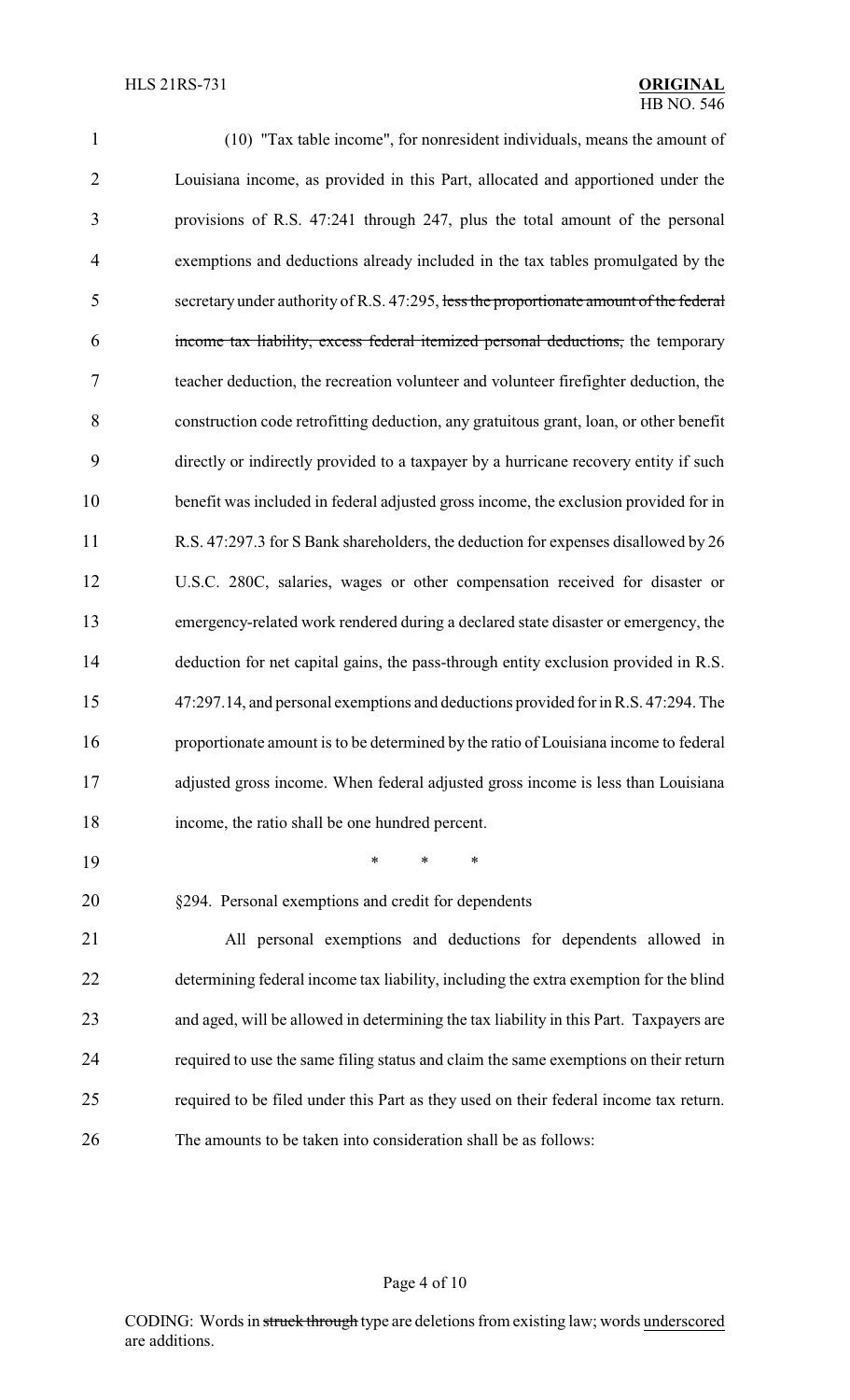| $\mathbf{1}$   | $A(1)$ A combined personal exemption and standard deduction in the                   |  |
|----------------|--------------------------------------------------------------------------------------|--|
| $\overline{2}$ | following amounts:                                                                   |  |
| 3              | a. Single Individual<br>$$4500.00$$ \$10,260                                         |  |
| 4              | b. Married-Joint Return and a Qualified Surviving Spouse $*9000.00$ \$20,520         |  |
| 5              | c. Married-Separate<br>$$4500.00$$ \$10,260                                          |  |
| 6              | d. Head of Household<br>\$9000.00 \$20,520                                           |  |
| 7              | B. An additional deduction of one thousand dollars shall be allowed for each         |  |
| 8              | allowable exemption in excess of those required to qualify for the exemption         |  |
| 9              | allowable under R.S. 47:294(A).                                                      |  |
| 10             | §295. Tax imposed on individuals; administration                                     |  |
| 11             | $\ast$<br>*<br>∗                                                                     |  |
| 12             | B. The secretary shall establish tax tables that calculate the tax owed by           |  |
| 13             | taxpayers based upon where their taxable income falls within a range that shall not  |  |
| 14             | exceed two hundred fifty dollars. The secretary shall provide in the tax tables that |  |
| 15             | the combined personal exemption, standard deduction, and other exemption             |  |
| 16             | deductions in R.S. 47:294 shall be deducted from the two percent bracket brackets    |  |
| 17             | provided for in R.S. 47:32. If such combined exemptions and deductions exceed the    |  |
| 18             | two percent bracket, the excess shall be deducted from the four percent bracket. If  |  |
| 19             | such combined exemptions and deductions exceed the two and four percent brackets,    |  |
| 20             | the excess shall be deducted from the six percent bracket.                           |  |
| 21             | *<br>*<br>*                                                                          |  |
| 22             | §300.1. Tax imposed                                                                  |  |
| 23             | There is imposed an income tax for each taxable year upon the Louisiana              |  |
| 24             | taxable income of every estate or trust, whether resident or nonresident. The tax to |  |
| 25             | be assessed, levied, collected, and paid upon the Louisiana taxable income of an     |  |
| 26             | estate or trust shall be computed at the following rates:                            |  |
| 27             | Two percent No tax shall be levied on the first ten thousand twelve<br>(1)           |  |
| 28             | thousand five hundred dollars of Louisiana taxable income.                           |  |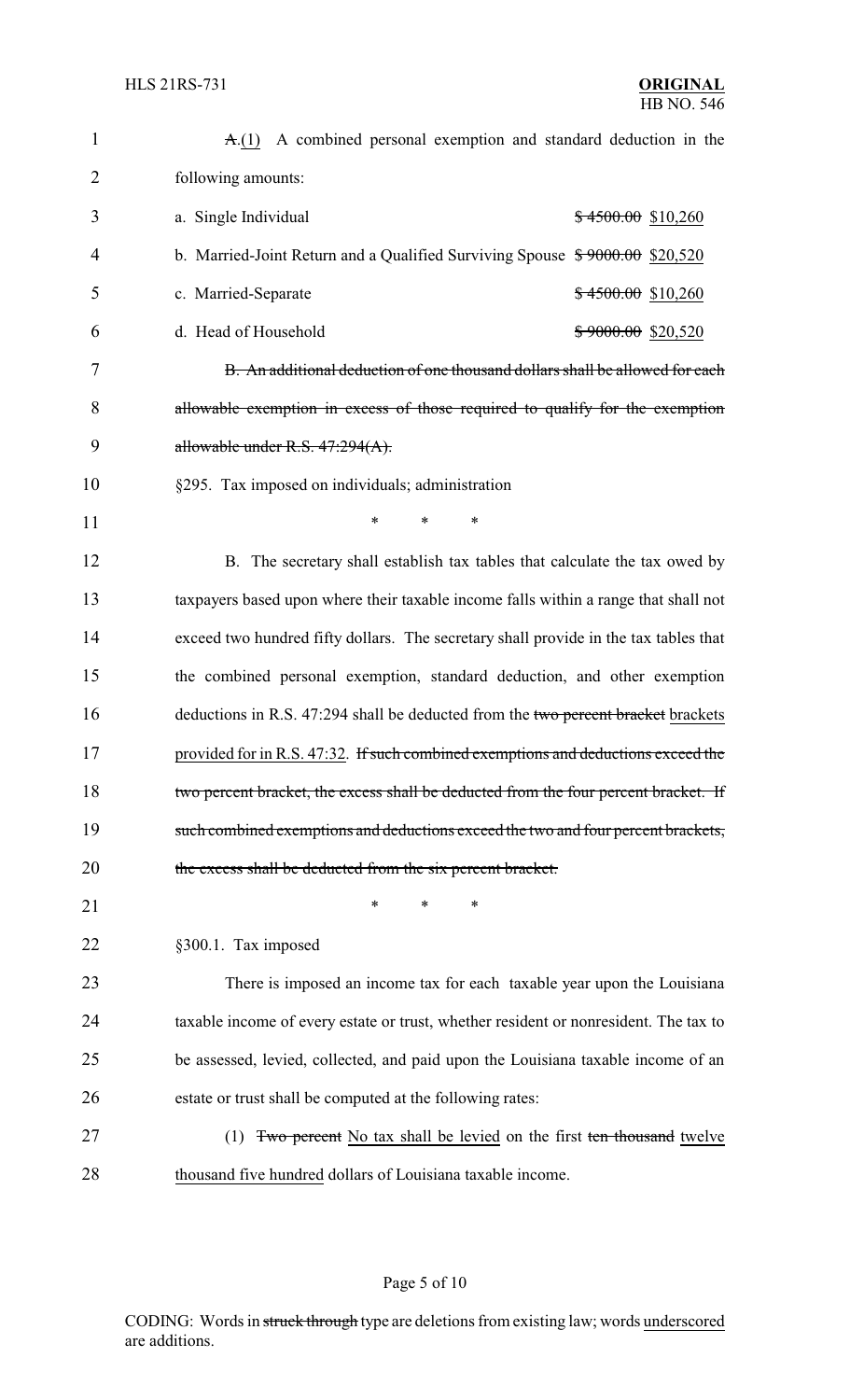| $\mathbf{1}$   | (2) Four percent on the next forty thousand dollars of Louisiana taxable                      |
|----------------|-----------------------------------------------------------------------------------------------|
| $\overline{2}$ | income in excess of twelve thousand five hundred dollars.                                     |
| 3              | (3) Six percent on Louisiana taxable income in excess of fifty thousand                       |
| 4              | dollars.                                                                                      |
| 5              | $\ast$<br>*<br>$\ast$                                                                         |
| 6              | §300.6. Louisiana taxable income of resident estate or trust                                  |
| 7              | A. Definition. "Louisiana taxable income" of a resident estate or trust means                 |
| 8              | the taxable income of the estate or trust determined in accordance with federal law           |
| 9              | for the same taxable year, as specifically modified by the provisions contained in            |
| 10             | Subsection B of this Section, less a federal income tax deduction to be computed              |
| 11             | following the provisions of R.S. 47:287.83 and 287.85.                                        |
| 12             | $\ast$<br>$\ast$<br>∗                                                                         |
| 13             | §300.7. Louisiana taxable income of nonresident estate or trust                               |
| 14             | A. Definition. "Louisiana taxable income" of a nonresident estate or trust                    |
| 15             | means such portion of the taxable income of the nonresident estate or trust                   |
| 16             | determined in accordance with federal law for the same taxable year, as specifically          |
| 17             | modified by the provisions contained in Subsection C of this Section, that was earned         |
| 18             | within or derived from sources within this state, less a federal income tax deduction         |
| 19             | to be computed following the provisions of R.S. 47:287.83 and 287.85.                         |
| 20             | $\ast$<br>*<br>*                                                                              |
| 21             | §6006. Tax credits for local inventory taxes paid                                             |
| 22             | *<br>*<br>∗                                                                                   |
| 23             | I. The tax credit authorized pursuant to the provisions of this Section shall                 |
| 24             | be applicable for ad valorem taxes paid to political subdivisions prior to January 1,         |
| 25             | The tax credit authorized pursuant to the provisions of this Section shall<br>2023.           |
| 26             | terminate on January 1, 2023.                                                                 |
| 27             | Section 2. R.S. 47:79(B), (C), and (D), 293(4) and (9)(a)(ii) and (xi), 296.1(B)(3)(c),       |
| 28             | 297.8, 298, 6019, and Chapter 2 of Subtitle VII of Title 47 of the Louisiana Revised Statutes |
| 29             | of 1950, comprised of R.S. 47:6101 through 6109, are hereby repealed in their entirety.       |

# Page 6 of 10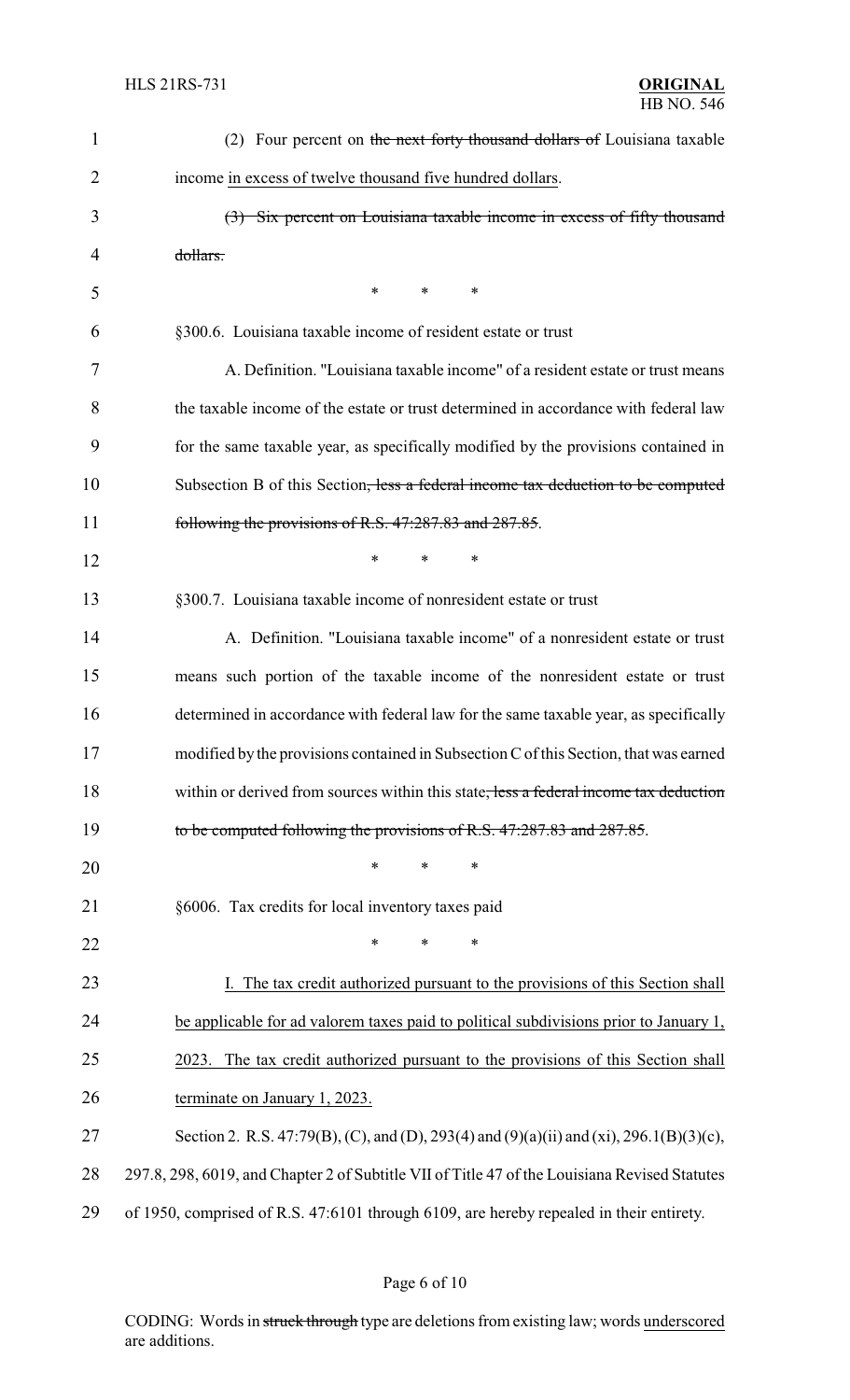- 1 Section 3. The provisions of this Act shall be applicable for tax years beginning on
- 2 or after January 1, 2023.
- 3 Section 4. This Act shall take effect and become operative on January 1, 2023, if the
- 4 proposed amendment of Article VII of the Constitution of Louisiana contained in the Act
- 5 which originated as House Bill No.  $\qquad$  of this 2021 Regular Session of the Legislature is
- 6 adopted at a statewide election and becomes effective.

## DIGEST

The digest printed below was prepared by House Legislative Services. It constitutes no part of the legislative instrument. The keyword, one-liner, abstract, and digest do not constitute part of the law or proof or indicia of legislative intent. [R.S. 1:13(B) and 24:177(E)]

| HB 546 Original | 2021 Regular Session | Pressly |
|-----------------|----------------------|---------|
|-----------------|----------------------|---------|

**Abstract:** Changes the rates and brackets for purposes of calculating income tax liability for individuals, estates, and trusts; increases the personal exemption and standard deduction; and eliminates the deduction for excess federal itemized personal deductions and the deduction for federal income taxes paid for individuals, estates, and trusts.

Present law provides for a tax to be assessed, levied, collected, and paid upon the taxable income of an individual at the following rates:

- $(1)$  2\% on the first \$12,500 of net income.
- $(2)$  4% on the next \$37,500 of net income.
- $(3)$  6% on net income in excess of \$50,000.

Proposed law reduces individual income tax rates as follows:

- (1) From 2% on the first \$12,500 of net income to 0% on the first \$12,500 of net income.
- (2) From 4% on the next \$37,500 of net income and 6% in excess of \$50,000 to 4% on net income in excess of \$12,500.

Present law provides that all personal exemptions and deductions for dependents allowed in determining federal income tax liability shall be allowed in determining La. tax liability. Further provides for a combined personal exemption of \$4,500 for single, individual filers, \$9,000 for married, joint filers, \$4,500 for married, separate filers, and \$9,000 for filers who are the head of household.

Proposed law changes present law by increasing the amount of the combined personal exemption as follows:

- (1) From \$4,500 for single, individual filers to \$10,260.
- (2) From \$9,000, for married, joint or qualified surviving spouse filers to \$20,520.
- (3) From \$4,500 for married, separate filers to \$10,260.

Page 7 of 10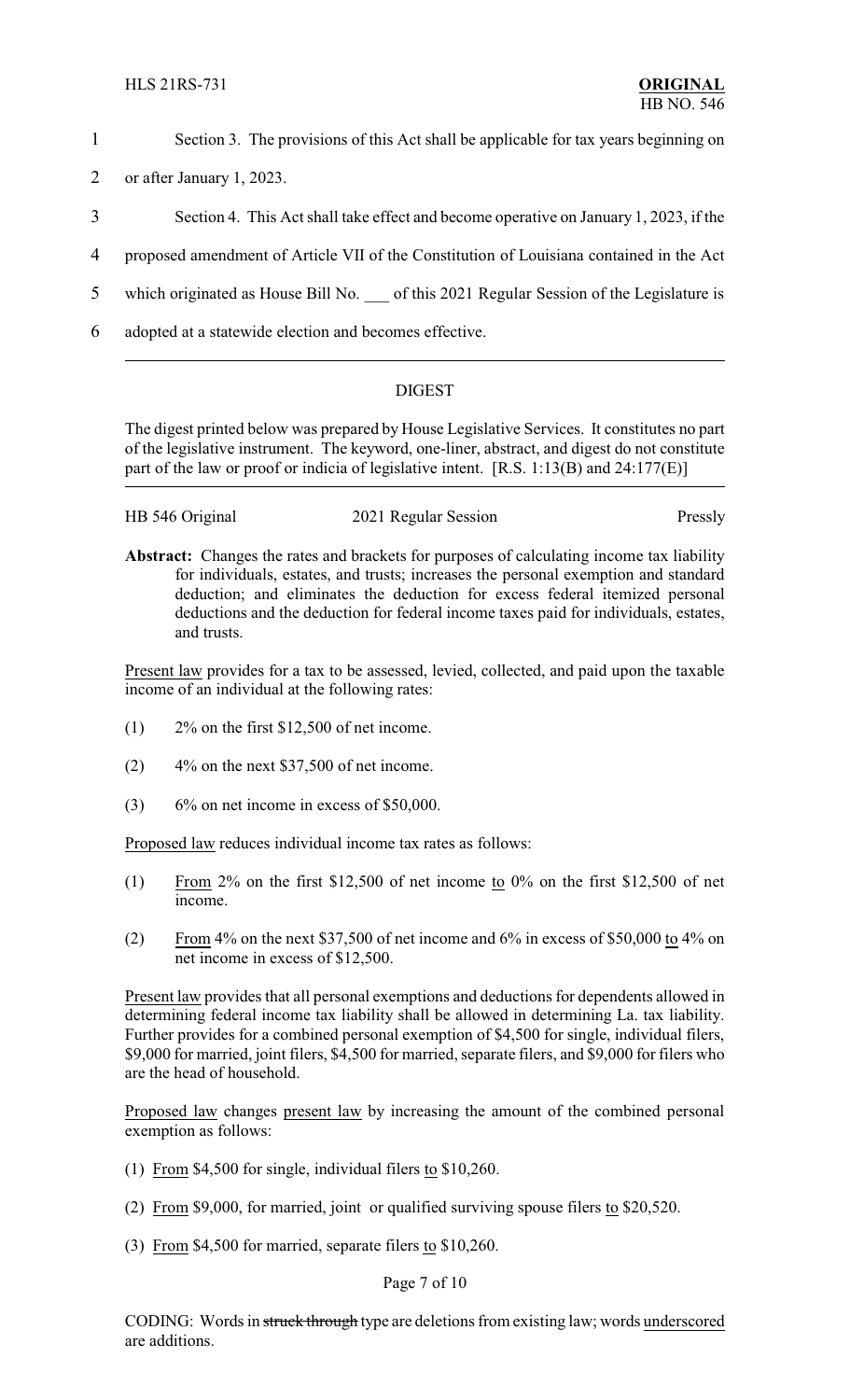(4) From \$9,000 for head of household filers to \$20,520.

Present law authorizes an additional deduction of \$1,000 for each allowable exemption in excess of those required to qualify for the exemption allowable under present law (R.S. 47:294(A)).

Proposed law repeals present law.

Present law authorizes a personal exemption of \$1,000 for each taxpayer who is blind or deaf, who has an intellectual disability, or who has sustained the loss of one or more limbs. Present law further defines the terms "blind" and "deaf" for purposes of claiming the personal exemption provided for in present law.

Proposed law retains present law.

Present law requires the secretary to establish tax tables that calculate the tax owed by taxpayers based upon where their taxable income falls within a range that does not exceed \$250. Further requires the secretary to provide in the tax tables the combined personal exemption, standard deduction, and other exemption deductions in present law which is deducted from the 2% bracket. If the combined exemptions and deductions exceed the 2% bracket, the excess is deducted from the 4% bracket, and then the 6% bracket.

Proposed law retains present law but deletes references to the specific brackets.

Present law authorizes a deduction from individual income taxes for excess federal itemized personal deductions. The term "excess federal itemized personal deductions" is defined to mean the amount by which the federal itemized personal deductions exceed the amount of federal standard deduction designated for the filing status used for the taxable period on the individual income tax return.

Proposed law repeals present law that allows taxpayers to deduct excess federal itemized personal deductions on their state individual income tax returns effective Jan. 1, 2023.

Present constitution and present law authorize a state deduction for federal income taxes paid for purposes of computing income taxes for the same period.

Proposed law repeals present law provisions that authorize a state deduction for federal income taxes paid for purposes of calculating individual income taxes and the tax liability for estates and trusts.

Present law provides for the computation of La. taxable income for a resident estate or trust, including provisions for the federal income tax deduction, limitations of deductions for net income, provisions for the federal deduction for alternative minimum tax, and the authority of the secretary of the Dept. of Revenue to consider reductions to the federal income tax deduction and the determination of the deductible portion of an alternative minimum tax.

Proposed law retains present law except as it applies to the deductibility of federal income taxes.

Present law provides for a tax to be assessed, levied, collected, and paid on the La. taxable income of an estate or trust at the following rates:

- (1) 2% on the first \$10,000 of La. taxable income.
- $(2)$  4% on the next \$40,000 of La. taxable income.
- $(3)$  6% on La. taxable income in excess of \$50,000.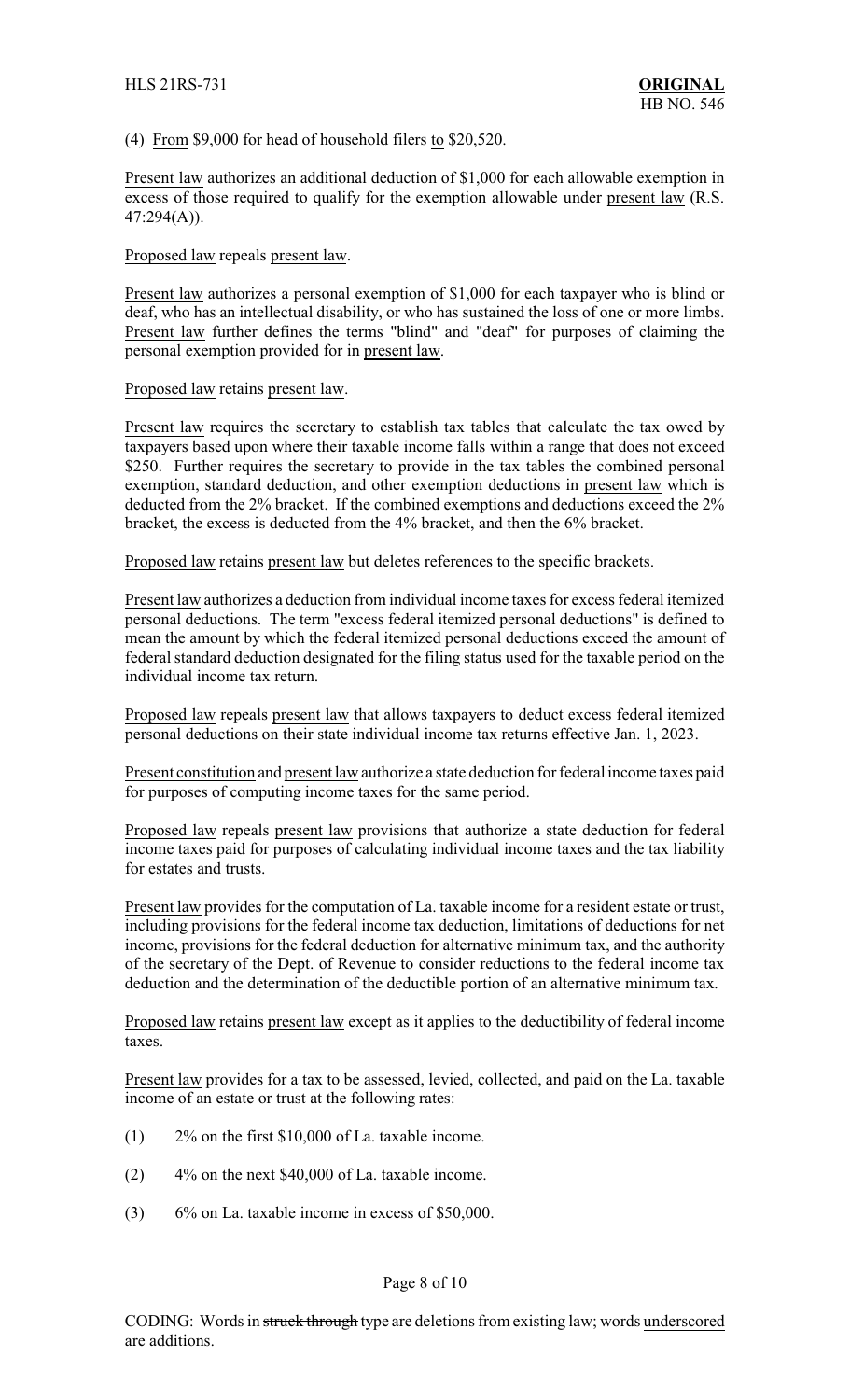Proposed law changes income tax rates on estates and trusts as follows:

- (1) From 2% on the first \$10,000 of La. taxable income to 0% on the *first \$12,500* of La. taxable income.
- (2) From 4% on the next \$40,000 of La. taxable income and 6% in excess of \$50,000 to 4% on La. taxable income in *excess of \$12,500*.

Present law provides for an income or corporation franchise tax credit, the amount of which shall be equal to the amount of ad valorem taxes paid by the taxpayer to political subdivisions on inventory held by manufacturers, distributors, and retailers.

Present law provides for a graduated scale of the amount of the tax credit refunded to the taxpayer or carried forward and applied against subsequent tax liability for not longer than five years based on the amount of the ad valorem taxes paid to political subdivisions.

Proposed law retains present law but terminates issuance of tax credits for ad valorem taxes paid to political subdivisions on Jan. 1, 2023.

Present law authorizes an individual income tax credit for child care expenses in addition to credits authorized in present law based on the amount of the taxpayers federal adjusted gross income and the quality rating of the child care facility which the child attends.

## Proposed law repeals present law.

Present law authorizes a refundable income or corporation franchise tax credit for a child care provider. The amount of the credit is based on the average monthly number of children who either participate in the Child Care Assistance Program or who are foster children in the custody of the Dept. of Children and Family Services (DCFS), and who are attending a child care facility operated by the child care provider, multiplied by an amount based on the quality rating of each child care facility operated by the child care provider.

## Proposed law repeals present law.

Present law authorizes a refundable individual income tax credit for eligible child care directors and eligible child care staff. The amount of the credit is based on specific qualifications for eligible child care directors and eligible child care staff provided for in present law and administrative rules promulgated by DCFS. Requires the amount of the credit to be adjusted annually each calendar year by the percentage increase in the Consumer Price Index United States city average for all urban consumers (CPI-U), as prepared by the U.S. Dept. of Labor, Bureau of Labor Statistics.

## Proposed law repeals present law.

Present law authorizes a refundable income or corporation franchise tax credit for eligible business child care expenses supported by a business. The amount of the credit shall be based on percentages of the eligible business child care expenses and the quality rating of the child care facility to which the expenses are related or the quality rating of the child care facility the child attends. Further provides for an additional refundable income or corporation franchise tax credit for the payment by a business of fees and grants to child care resource and referral agencies not to exceed \$5,000 per tax year.

## Proposed law repeals present law.

Present law authorizes a refundable individual income tax credit equal to 3.5% of the federal earned income tax credit for which the individual is eligible for the taxable year under present federal law. Further provides that from Jan. 1, 2019, through Dec. 31, 2025, the